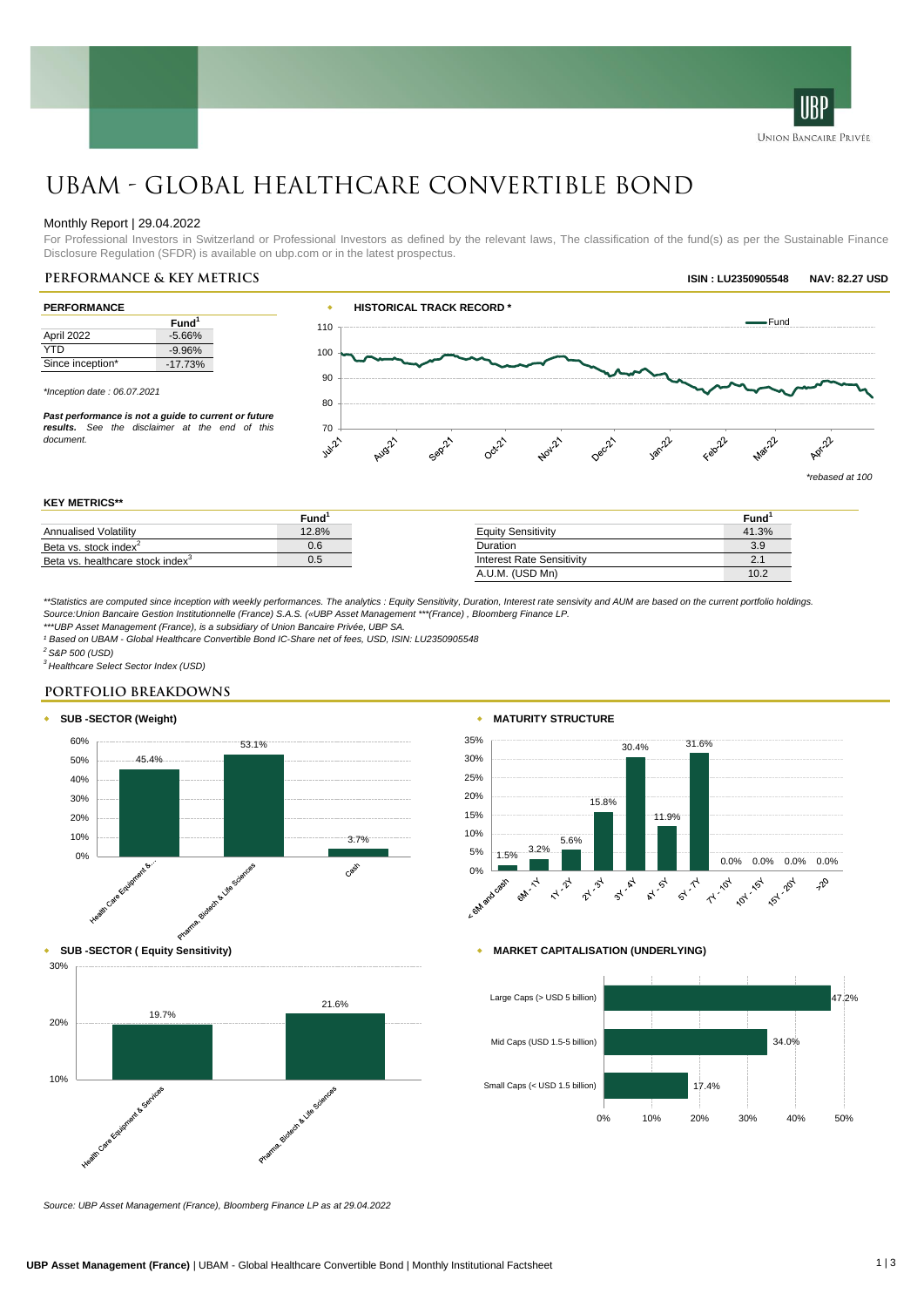# **TOP 10 ISSUERS\***

| Name                         | Weight | Sector                           |
|------------------------------|--------|----------------------------------|
| INSMED INC                   | 4.9%   | Pharma, Biotech & Life Sciences  |
| IONIS PHARMACEUTICALS INC    | 4.8%   | Pharma, Biotech & Life Sciences  |
| NUVASIVE INC.                | 4.8%   | Health Care Equipment & Services |
| <b>OMNICELL INC</b>          | 4.7%   | Health Care Equipment & Services |
| <b>GUARDANT HEALTH INC</b>   | 4.7%   | Health Care Equipment & Services |
| <b>EXACT SCIENCES CORP</b>   | 4.7%   | Pharma, Biotech & Life Sciences  |
| <b>ENVISTA HOLDINGS CORP</b> | 4.5%   | Health Care Equipment & Services |
| JAZZ PHARMACEUTICALS PLC     | 4.5%   | Pharma, Biotech & Life Sciences  |
| TELADOC HEALTH INC           | 4.4%   | Health Care Equipment & Services |
| <b>QIAGEN NV</b>             | 4.0%   | Pharma, Biotech & Life Sciences  |
|                              |        |                                  |

*\*Based on Convertibles bond holdings only*

*Source: UBP Asset Management (France), Bloomberg Finance LP as at 29.04.2022*

**Total 46.1%**

## **Monthly top contributors / detractors\***

### **MAIN CONTRIBUTORS MAIN DETRACTORS**

|                                 | Impact   |                            | <b>Impact</b> |
|---------------------------------|----------|----------------------------|---------------|
| GUARDANT HEALTH INC             | 0.09%    | ENVISTA HOLDINGS CORP      | $-0.88%$      |
| BIOMARIN PHARMACEUTICAL INC     | 0.09%    | DEXCOM INC                 | $-0.72%$      |
| NOVOCURE LTD                    | $0.08\%$ | TELADOC HEALTH INC         | $-0.67%$      |
| <b>TRAVERE THERAPEUTICS INC</b> | 0.06%    | <b>OMNICELL INC</b>        | -0.59%        |
| INTERCEPT PHARMACEUTICALS INC   | 0.05%    | <b>EXACT SCIENCES CORP</b> | $-0.40%$      |

|                               | Impact   |                            | Impact   |
|-------------------------------|----------|----------------------------|----------|
| GUARDANT HEALTH INC           | 0.09%    | ENVISTA HOLDINGS CORP      | $-0.88%$ |
| BIOMARIN PHARMACEUTICAL INC   | 0.09%    | DEXCOM INC                 | $-0.72%$ |
| NOVOCURE LTD                  | $0.08\%$ | TELADOC HEALTH INC         | -0.67%   |
| TRAVERE THERAPEUTICS INC      | 0.06%    | OMNICELL INC               | $-0.59%$ |
| INTERCEPT PHARMACEUTICALS INC | $0.05\%$ | <b>EXACT SCIENCES CORP</b> | $-0.40%$ |

*\*Based on Convertibles bond holdings only*

*Source: UBP Asset Management (France), Bloomberg Finance LP as at 29.04.2022*

*Past performance is not a guide to current or future results. See the disclaimer at the end of this document.*

# **HISTORICAL ANALYSIS**

| <b>PORTFOLIO DATA</b>                                     |        |        |        |               |               |               |        |
|-----------------------------------------------------------|--------|--------|--------|---------------|---------------|---------------|--------|
|                                                           | Apr-22 | Mar-22 | Feb-22 | <b>Jan-22</b> | <b>Dec-21</b> | <b>Nov-21</b> | Oct-21 |
| Top 10 holdings weight                                    | 39.9%  | 41.7%  | 44.6%  | 44.2%         | 44.5%         | 45.3%         | 43.1%  |
| Number of convertible bond-like holdings                  | 38     | 37     | 36     | 37            | 39            | 38            | 42     |
| Beta vs. stock index* <sup>1</sup>                        | 0.3    | 0.4    | 0.5    | 0.8           | 0.4           | 0.5           | 0.4    |
| Beta vs. healthcare stock index <sup>*2</sup>             | 0.4    | 0.4    | 0.5    | 0.7           | 0.3           | 0.0           | 0.4    |
| Volatility ratio vs. stock index <sup>*1</sup>            | 0.6    | 0.5    | 0.6    | 0.8           | 0.9           | 1.0           | 0.7    |
| Volatility ratio vs. healthcare stock index <sup>*2</sup> | 0.6    | 0.7    | 0.7    |               | 1.5           | 1.0           | 0.7    |

*\*Statistics are computed on a monthly basis with daily performances*

*<sup>1</sup> S&P 500 (USD)*

*<sup>2</sup> Healthcare Select Sector Index (USD)*

*Source: UBP Asset Management (France), Bloomberg Finance LP as at 29.04.2022*

## w **EQUITY SENSITIVITY**



*Source: UBP Asset Management (France), Bloomberg Finance LP as at 29.04.2022*



# w **DURATION & INTEREST RATE SENSITIVITY**

*Source: UBP Asset Management (France), Bloomberg Finance LP as at 29.04.2022*

**UBP Asset Management (France)** | UBAM - Global Healthcare Convertible Bond | Monthly Institutional Factsheet 2 | 3